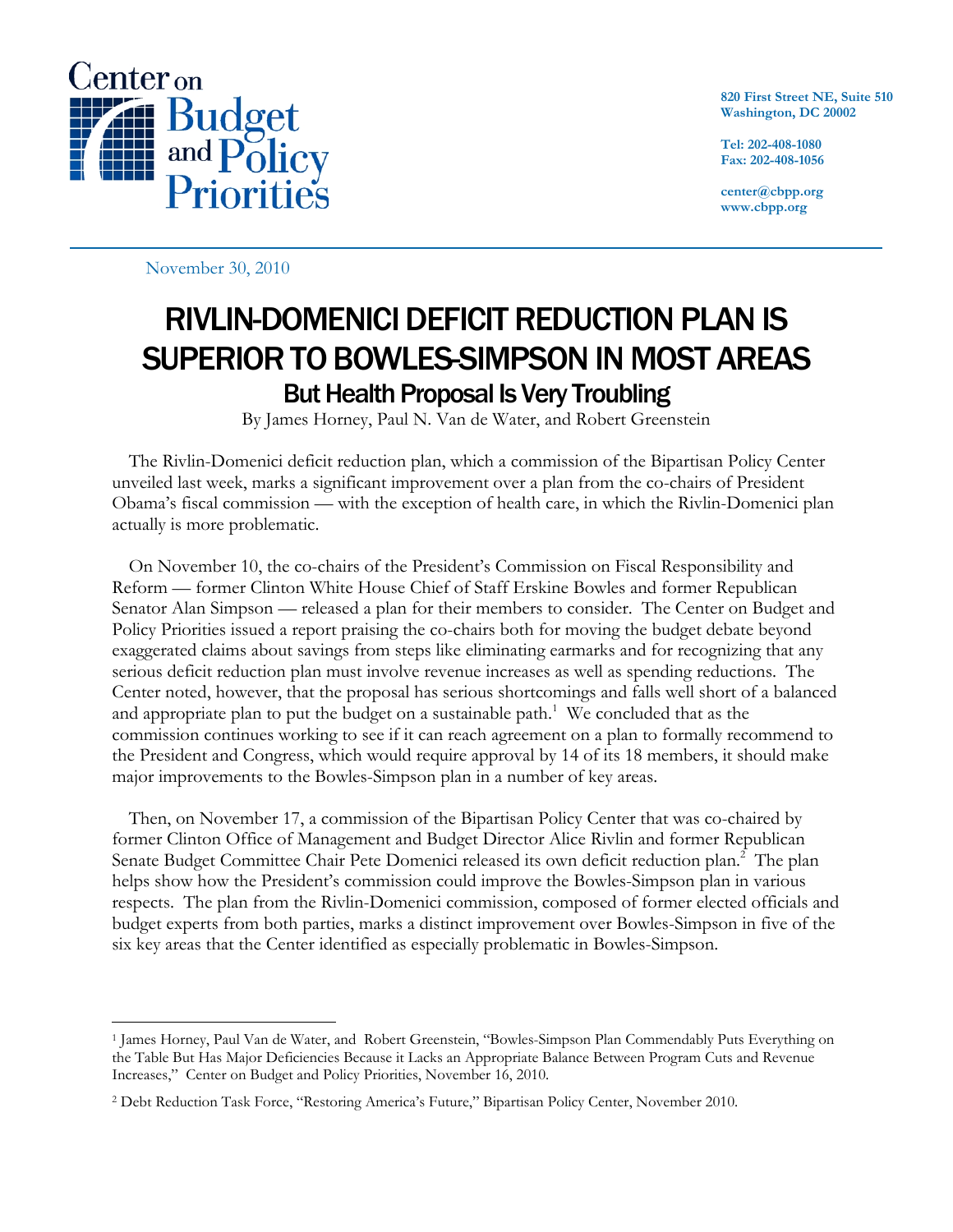Unfortunately, in the remaining key area — health care — the Rivlin-Domenici provisions are actually more problematic than those in Bowles-Simpson. Both plans include proposals that could impair access to adequate health care for millions of lower-income and elderly people who rely on Medicare or Medicaid, or who will become eligible for premium subsidies under the health reform law.

## Five Key Areas in Which Rivlin-Domenici is Superior to Bowles-Simpson

 The Rivlin-Domenici proposal is significantly better designed than the Bowles-Simpsons plan in five important areas:

- **It does not adopt the unrealistic and arbitrary goal set by Bowles-Simpson of holding spending and revenues to 21 percent of GDP**. A goal of limiting total federal expenditures in future decades to 21 percent of the Gross Domestic Product — the average over the last 40 years — ignores the reality that it will not be possible to meet crucial national needs in coming decades without spending more than in the past.<sup>3</sup>
	- o The aging of the population and increases in per-person costs throughout the U.S. health care system (in both the public and private sectors) will increase the cost of meeting longstanding federal commitments to seniors, low-income children and adults, and people with disabilities, thereby driving up costs for Medicare, Medicaid, and Social Security.
	- o The federal government's responsibilities have grown significantly over the last decade. They include homeland security (on which the nation spent little in the decades before the September 11 attacks), medical and other assistance to the large numbers of veterans of the Iraq and Afghanistan wars, helping states fulfill education requirements imposed by the No Child Left Behind Act, the Medicare prescription drug benefit enacted in 2003, and the provisions of the health reform law that extend insurance coverage to tens of millions of Americans who otherwise would be uninsured (the health reform legislation *reduced* the deficit, but *increased* federal spending).
	- o Spending for interest on the federal government's debt also will be substantially higher in coming decades than it was over the last 40 years, in large part because of the increase in debt resulting from the wars in Iraq and Afghanistan, the large Bushera tax cuts, and the current severe economic downturn.

The Rivlin-Domenici commission report accepts the reality that the world and federal responsibilities have changed, and that it will not be possible to meet national needs in coming decades and hold spending to the level deemed appropriate in the past. It proposes major program changes to reduce spending well below what it will be if policies remain unchanged, but it accepts that total federal spending will have to be above 21 percent of

 $\overline{a}$ 3 Paul N. Van de Water, "Federal Spending Target of 21 Percent of GDP Not Appropriate Benchmark for Deficit Reduction Efforts," Center on Budget and Policy Priorities, July 28, 2010.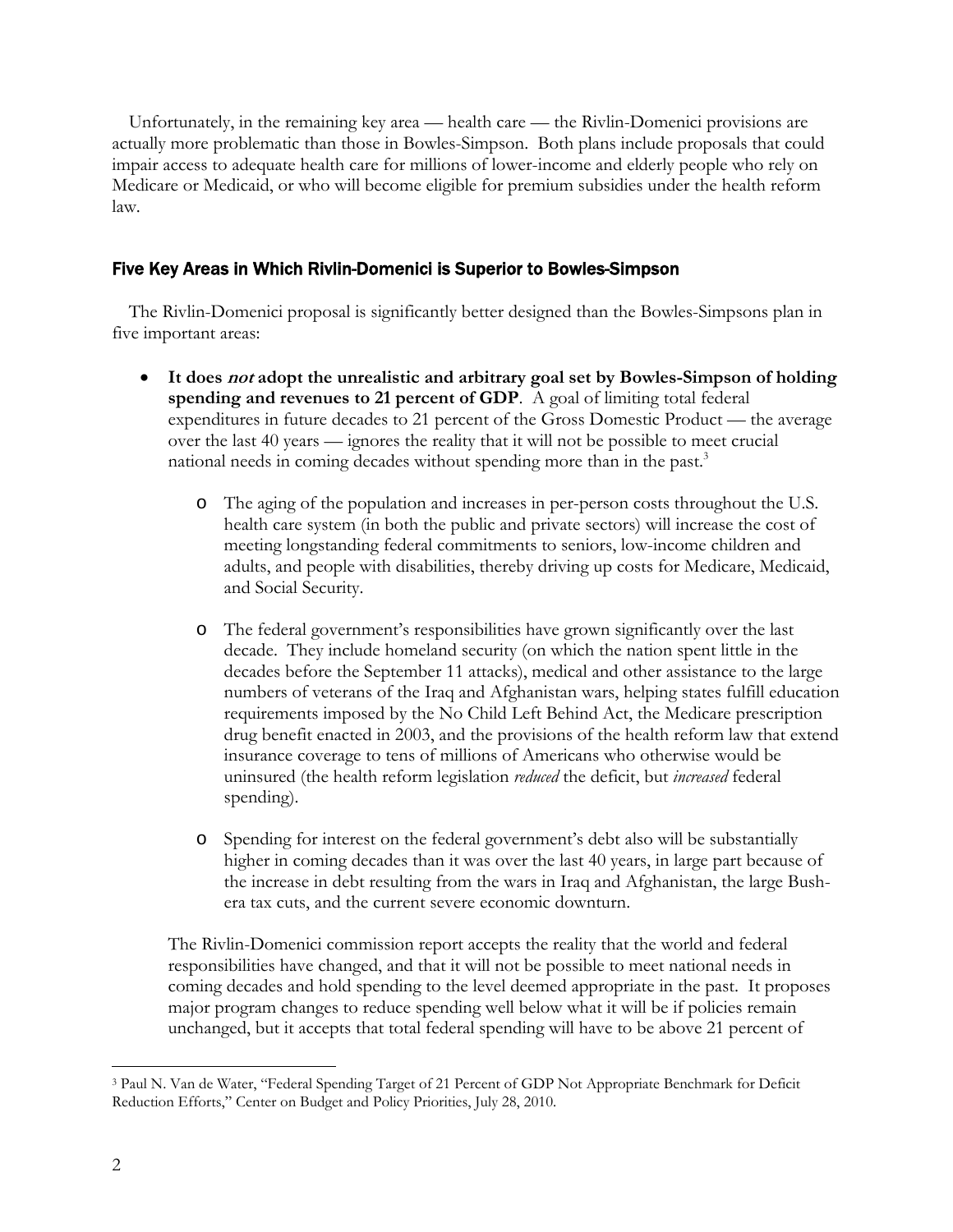GDP in the decades ahead. *Under the Rivlin-Domenici plan, total spending will equal approximately 23 percent of GDP in 2020 and rise to somewhat higher levels in later years*; *revenues will equal about 21.5 percent of GDP in 2020 and also be somewhat higher in subsequent years*. 4 (Under the Rivlin-Domenici plan, the budget would not be balanced, but the deficit would be reduced to such an extent that the debt-to-GDP ratio would be brought down from the approximately 70 percent of GDP projected for the end of this year to 52 percent of GDP in 2030 and 2040.<sup>5</sup> Most budget analysts agree that the crucial fiscal policy goal is not to balance the budget but rather to stabilize the debt as a share of GDP at a tolerable level,<sup>6</sup> which the Rivlin-Domenici plan would do.)

- **It has a much better balance between spending cuts and revenue increases.** The Bowles-Simpson proposal achieves roughly *two-thirds* of its deficit reduction through program cuts and just one-third through increased revenues. According to the Bipartisan Policy Center task force report, the Rivlin-Domenici plan achieves a much more even balance, securing roughly half of its proposed savings from program cuts and half from revenue increases. About 54 percent of its savings over the 2012-2020 period and about 52 percent over the 2012-2040 period would come from increased revenues.<sup>7</sup> (It should be noted that the Rivlin-Domenici plan measures savings in discretionary spending from a baseline that has higher levels of discretionary spending than the baseline that Bowles and Simpson use.<sup>8</sup>) As a result of achieving more of the proposed deficit reduction through revenue increases, the Rivlin-Domenici plan is able to reduce the deficit in 2020 to the same level as Bowles and Simpson *without* budget cuts that threaten as much harm as the cuts that Bowles and Simpson have advanced.
- **It proposes to achieve Social Security solvency through a better balanced of benefit cuts and revenue increases.** The Social Security component of the Bowles-Simpson plan is heavily weighted toward benefit cuts. The benefit reductions are wide ranging and would affect nearly all beneficiaries, except for some with very low earnings. Indeed, the benefit reductions that Bowles and Simpson propose account for about *two-thirds* of the plan's Social

-

<sup>4</sup> One reason that revenues would rise relative to GDP after 2020 under the Rivlin-Domenici plan is the plan's proposal to phase out the tax exclusion for employer-provided health insurance premiums. The exclusion would be phased out over ten years starting in 2018, which would produce increasing revenue over this period. In addition, under current law, the cost of the employer exclusion will rise faster over time than GDP, so the savings from eliminating the exclusion continue to grow over time.

<sup>5</sup> Reducing deficits to slightly less than 3 percent of GDP by the middle of this decade would stabilize the debt-to-GDP ratio at whatever level it would have reached by that point. The Rivlin-Domenici plan brings deficits down *well below* 3 percent of GDP — to 1.2 percent of GDP in 2015 and 1.5 percent of GDP in 2020 — thereby reducing the debt-to-GDP ratio.

<sup>6</sup> For a discussion of stabilizing the debt-to-GDP ratio as the appropriate fiscal goal, see National Academy of Sciences and National Academy of Public Administration, "Choosing the Nation's Fiscal Future," January 2010, p. 50.

<sup>7</sup> These calculations of the share of spending savings for both plans exclude reductions in net interest payments, since those reductions are the result of both spending cuts and revenue increases.

<sup>8</sup> The Rivlin-Domenici baseline assumes discretionary funding will grow from the 2011 level at the rate of GDP. The Bowles-Simpson baseline assumes discretionary spending at the levels proposed by the President in his fiscal year 2011 budget. If the Rivlin-Domenici savings were calculated from the Bowles-Simpson baseline, the share of savings attributed to spending cuts would be significantly smaller than one-half; sufficient detail is not available on the plan to allow a precise calculation.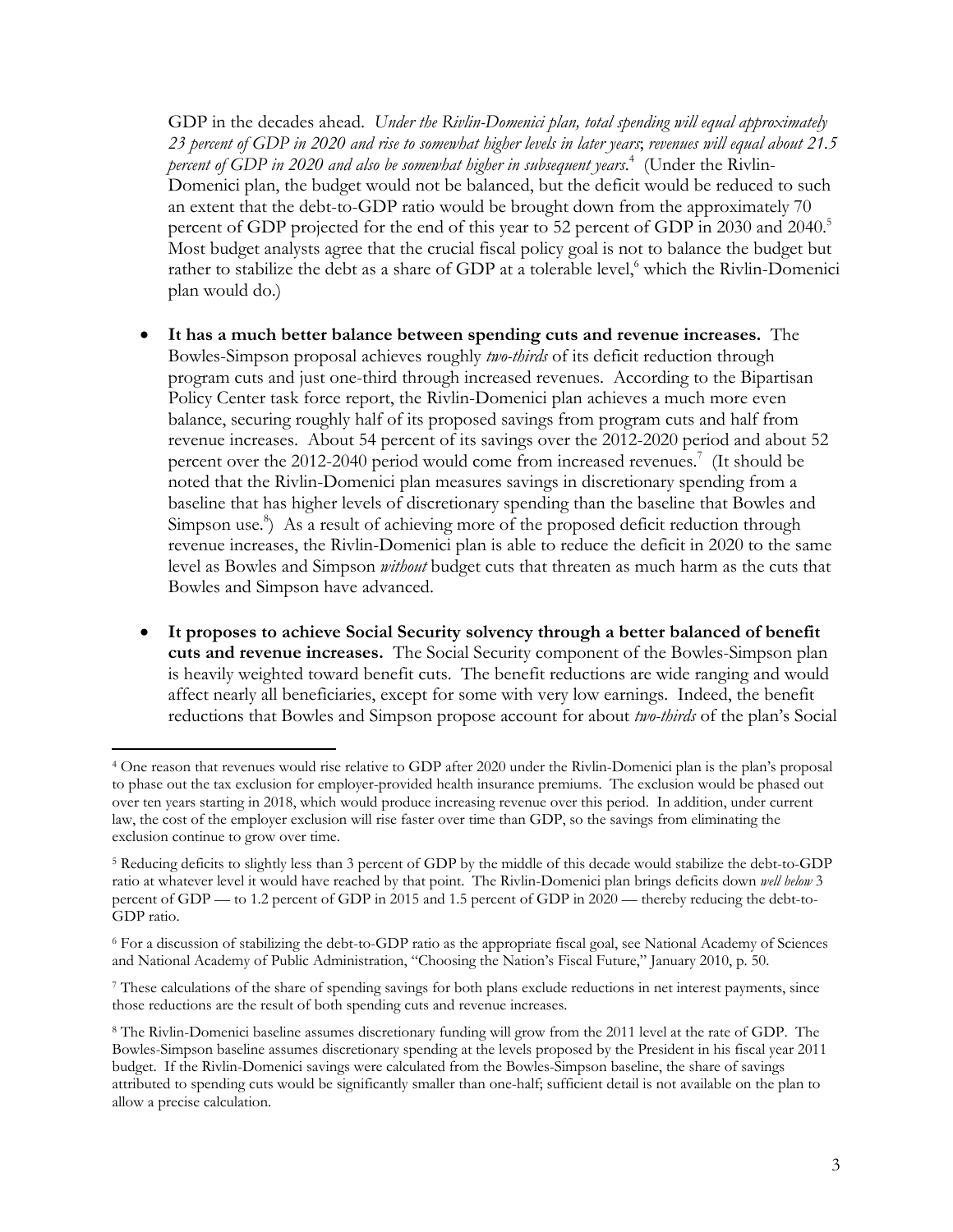Security financing improvements over the next 75 years — and about *four-fifths* of the improvement in the  $75<sup>th</sup>$  year. The Rivlin-Domenici plan is much better balanced. Benefits cuts represent less than half of the improvement in solvency over 75 years and about half of the improvement in the  $75<sup>th</sup>$  year.

Through changes in the retirement age or the benefit formula, both plans would reduce basic Social Security benefits for future beneficiaries. Both plans also include an increase in the minimum benefit for long-time low-wage earners. But the more balanced approach in the Rivlin-Domenici plan allows them to propose smaller reductions for beneficiaries who are in the middle of the earnings spectrum. Under the Bowles-Simpson plan, the benefit in retirement for a person who has been a medium earner (someone earning about \$43,000 in today's terms) would be cut by 15 percent below the currently scheduled amount in 2050. Under the Rivlin-Domenici plan, the reduction would be 9 percent. This difference is important because the benefits for middle earners are already modest — just \$1,397 a month (\$16,764 a year) for a lifelong medium earner retiring at age 65 in 2010. This benefit is only about 55 percent above the poverty line and barely more than what researchers reckon is a "no-frills, bare-bones" budget for retirees.<sup>9</sup> The typical retiree does not have significant income from other sources.

 **It proposes more realistic reductions in nondefense discretionary programs**. The Bowles-Simpson plan proposes to cut funding for nondefense discretionary programs in 2015 approximately \$100 billion below what the President requested. (A similar reduction is proposed for defense spending.) This represents a cut of a little more than 15 percent below what the President proposed for 2015 in last February's budget (and a little less than 15 percent below the amount appropriated for 2010, adjusted for inflation). Cuts of this size would reduce the ability of the federal government to meet important needs, threatening funding for elementary and secondary education, law enforcement activities, basic scientific and medical research, and the basic operations of government.

The difficulty of cutting programs enough to get the proposed savings is suggested by the fact that in the "illustrative" list of domestic discretionary cuts that Bowles and Simpson have issued, nearly half of the required savings in nondefense discretionary programs come from measures aimed at the federal workforce — freezing federal employee compensation (on top of proposed mandatory savings from reducing retirement benefits for federal employees), cutting the federal workforce in non-security agencies by 10 percent, and eliminating 250,000 nondefense contractors. As budget experts have noted, it is hard to imagine that all of these cuts could be made without seriously impairing the ability of federal agencies to function effectively.10 If these steep federal workforce savings were *not* achieved, then cuts in other areas of domestic discretionary spending — like funding for education,

 $\overline{a}$ 

 $9$  The Department of Health and Human Services defines the 2010 poverty guideline for a one-person household (of any age) in the lower 48 states as \$10,830. An "Elder Economic Security Index" developed by Wider Opportunities for Women estimates that a minimal standard of living for an elder person living alone housing in 2006 averaged \$15,134 for those in owner-occupied housing and \$19,541 for those in rental housing; see http://www.wowonline.org/ourprograms/eesi/documents/NatlEESIIndexFAQs.pdf.

<sup>&</sup>lt;sup>10</sup> Stan Collender, "The Bowles-Simpson Deficit Reduction Plan Doesn't Add Up," November 11, 2010, http://capitalgainsandgames.com/blog/stan-collender/2036/bowles-simpson-deficit-reduction-plan-doesnt-add.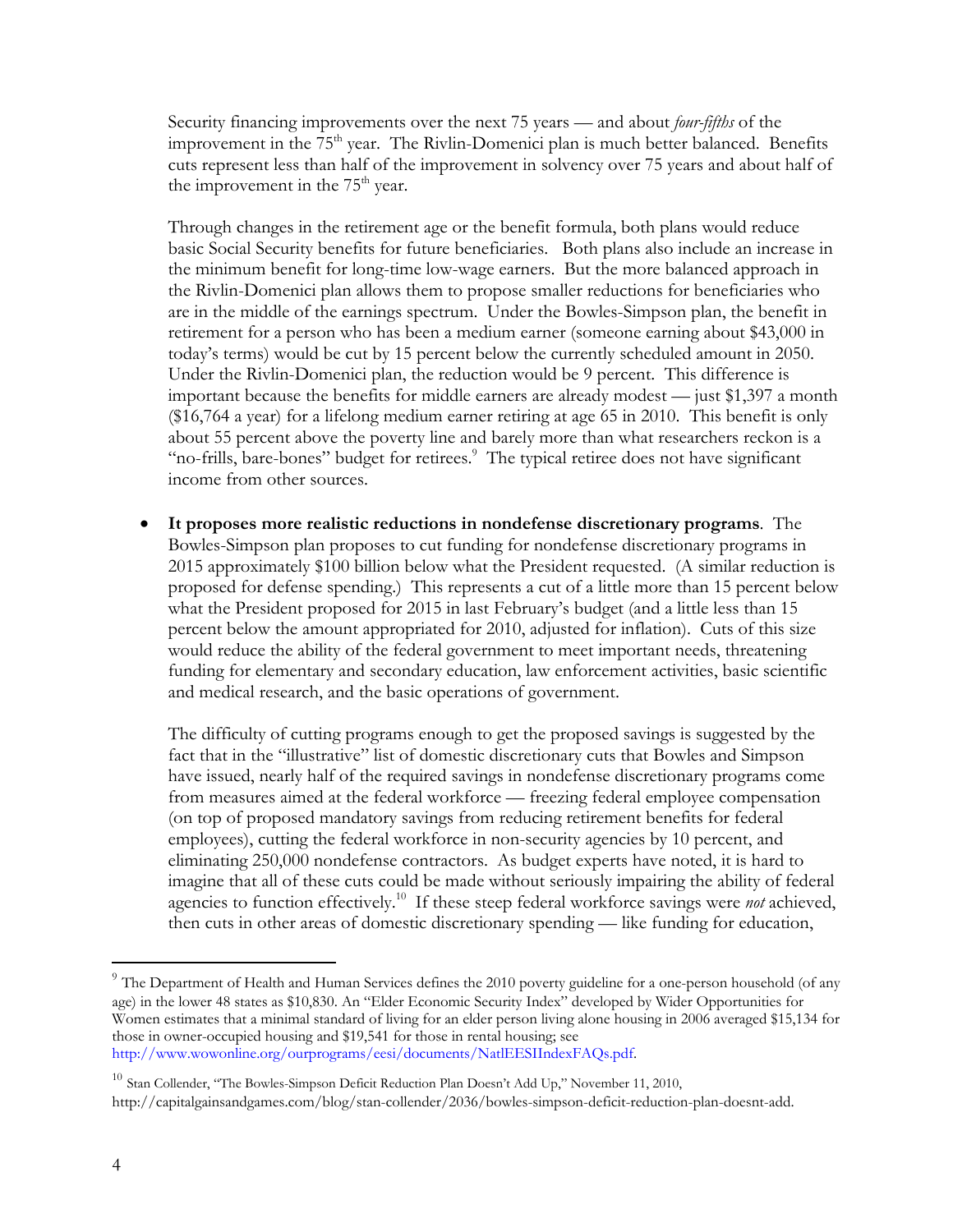medical and scientific research, and services for disadvantaged people — would have to be even deeper.

Measured on a comparable basis, the cuts in nondefense discretionary funding proposed by the Rivlin-Domenici task force in 2015 appear to be roughly two-thirds as large as those proposed by Bowles and Simpson. (The dollar amount of savings stated in the materials that the Rivlin-Domenici task force released is larger, but that is because the savings are measured from a baseline that assumes a higher level of funding for discretionary programs than the baseline that Bowles and Simpson use.) Achieving the reductions proposed by Rivlin and Domenici would still be extremely difficult to accomplish without causing harm, but the cuts they endorse are more realistic than what Bowles and Simpson have proposed.

 **It is much less likely than the Bowles-Simpson plan to undercut the economic recovery.** Bowles and Simpson state that a key principle guiding any deficit reduction plan should be "don't disrupt a fragile economic recovery." Nevertheless, their plan proposes to begin implementing policy changes to reduce the deficit (beyond the reduction that will occur automatically as the economy recovers) in 2012, when the Congressional Budget Office projects unemployment will still average 8.4 percent and economic output will still be far below its potential. (CBO projects the gap between actual and potential GDP will not be closed until the end of 2014.) Implementing deficit reduction that soon, as opposed to enacting deficit reduction provisions now that will be implemented *after* the economy is healthy, poses a risk of undercutting the economy.

The Rivlin-Domenici plan, too, proposes to begin implementing deficit reduction in 2012, but it poses far less risk to the economy because it would first put the economic recovery on a firmer footing by boosting economic activity and job creation in 2011 and 2012 through a one-year Social Security payroll-tax holiday. This estimated \$650 billion tax cut would increase the deficit in 2011 and 2012 (because the tax cut would still be in effect in the first quarter of fiscal year 2012), but the boost to economic activity and job creation would produce a more robust economy in which to make the transition to lower long-term deficits.

## Rivlin-Domenici Health Care Proposal Has Serious Shortcomings

 $\overline{a}$ 

Although superior in other areas, the Rivlin-Domenici proposal is even more troubling than the Bowles-Simpson plan with respect to health care. Rivlin and Domenici propose \$756 billion in health care budget cuts over the next ten years. Included in their plan is a tax on sweetened beverages, whose consumption contributes significantly to obesity.<sup>11</sup> Setting aside this sound tax proposal, Rivlin and Domenici propose reducing health care spending by \$600 billion over ten years — considerably more than the \$482 billion in reductions proposed by Bowles and Simpson. Three proposals, in particular, would likely result in harm to tens of millions of vulnerable Medicare and Medicaid beneficiaries.

<sup>11</sup> Chuck Marr and Gillian Brunet, *Taxing High-Sugar Soft Drinks Could Help Pay for Health Reform*, Center on Budget and Policy Priorities, May 27, 2009, http://www.cbpp.org/files/5-27-09health2.pdf.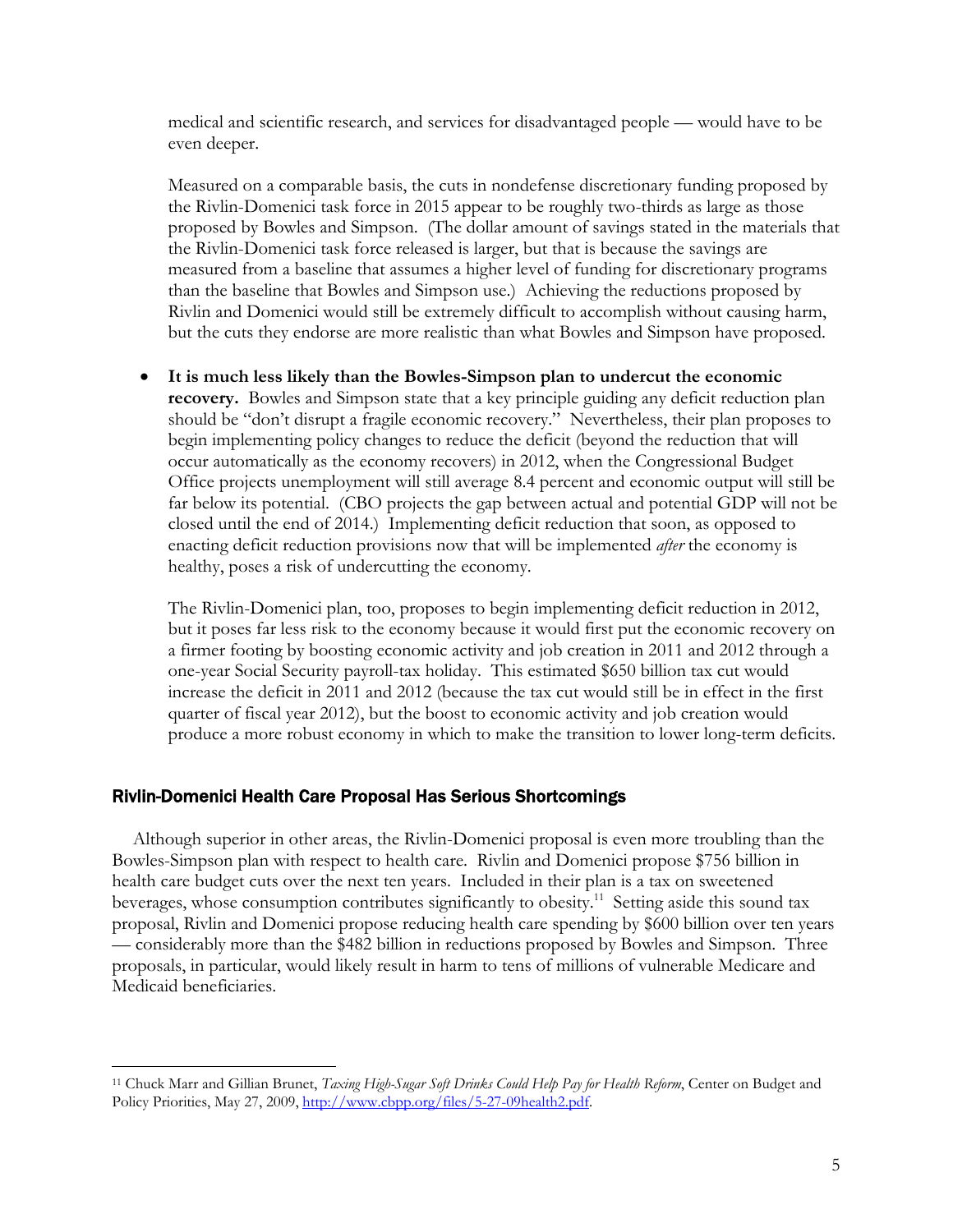*Substantially Increasing Medicare Premiums and Cost Sharing*. The Rivlin-Domenici proposal would raise Medicare Part B premiums by *40 percent* for most beneficiaries. In 2010 terms, that represents an increase of about \$500 a year. (The increase would be phased in over five years starting in 2012.) The proposal would also increase cost-sharing charges (deductibles and co-insurance), but it would place a limit (sometimes called a "catastrophic cap") on the total amount of cost-sharing that a beneficiary would have to pay in any year. Overall, many beneficiaries would have to pay hundreds of dollars a year more. Beneficiaries with incomes under \$10,830 (for a single individual) would be protected.<sup>12</sup> But beneficiaries above that level would face higher out-of-pocket costs, which almost certainly would deter use of some needed health care by people with small incomes — a group that includes many elderly widows and frail people with chronic health conditions. Moreover, because the Rivlin-Domenici deficit reduction plan includes reductions in Social Security benefits, as well, Medicare beneficiaries — whose median income today is only about \$23,000 — would have less income available with which to pay the substantially higher Medicare premiums and cost-sharing charges they would face.

*Converting Medicare into a Premium Support System*. Starting in 2018, the Rivlin-Domenici plan would effectively provide a voucher to Medicare beneficiaries, which they would use to help pay the costs of enrolling either in traditional fee-for-service Medicare or a competing private insurance plan. The voucher, however, would be set to grow only at the rate of growth of GDP per capita plus 1 percent, which would likely fail to keep pace with rising Medicare costs (and rising cost throughout the U.S. health care system). This means that a beneficiary who wished to remain in traditional Medicare would have to pay a higher premium to cover the difference between the cost of that coverage and the voucher amount.

Alternatively, a beneficiary could choose to enroll in a competing private health plan that had a lower premium because it held down costs by being more efficient, using a more limited network of providers, imposing better utilization management, or through other action. Plans with limited networks, however, might not be suitable for people in poorer health, those in rural areas, those with restricted mobility, or beneficiaries in nursing homes. Furthermore, if private plans were given leeway to construct their provider networks and to design their benefit packages in ways to attract healthier-than-average beneficiaries and deter sicker ones, as private Medicare Advantage plans have done, traditional Medicare would likely end up with sicker enrollees and higher costs. ("Risk adjustment" mechanisms are imperfect and likely would not fully compensate for such differences in enrollee pools.) If this occurred, costs per beneficiary in traditional Medicare would mount, and it could become increasingly unsustainable over time.

To avoid this outcome, it may be possible *in theory* to structure a premium support system to assure that traditional Medicare and the private plans compete on a level playing field and that private plans do not enroll healthier beneficiaries, on average. Traditional Medicare would need authority to offer an integrated benefit package, including drug and supplemental coverage, and to update that package in response to changes in the health care system and the insurance market.<sup>13</sup> In

-

<sup>12</sup> Medicaid pays the Medicare premium and cost-sharing charges for Medicare beneficiaries with incomes below the poverty line (\$10,830 for an individual and \$14,570 for a couple in 2010). Medicare beneficiaries with incomes between 100 percent and 135 percent of poverty (\$14,620 for an individual) are eligible for assistance with their Medicare premiums, but not with cost-sharing charges.

<sup>&</sup>lt;sup>13</sup> It appears that the revised cost-sharing structure in the proposal applies only to Part A (hospital insurance) and Part B (supplementary medical insurance), not Part D (prescription drugs).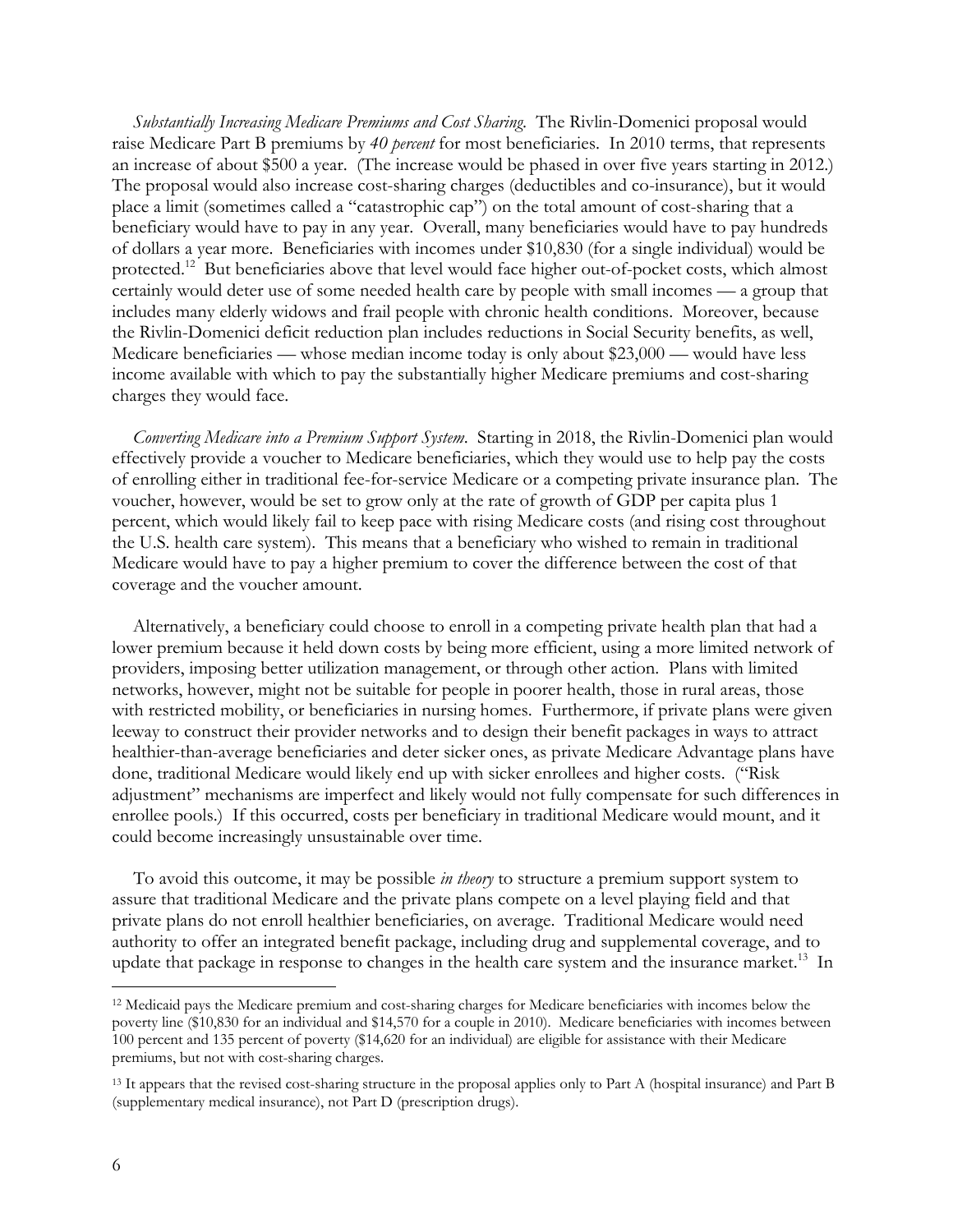addition, the private plans would have to be subject to substantial regulation; it would be necessary to limit those plans to offering standardized benefit packages (to ensure that benefit packages were not designed to deter sicker individuals) and to preclude them from offering additional services designed to entice healthier enrollees. *In practice,* securing congressional approval for legislation allowing or requiring such regulation would be extremely difficult, as would monitoring and enforcing such regulations adequately and effectively.

Moreover, even in the unlikely event that sufficient features could be incorporated into a premium support system to provide a truly level playing field, the Rivlin-Domenici premiumsupport proposal would still be highly problematic. Because the vouchers that it would provide to purchase coverage would fail to keep pace with rising health care costs, beneficiaries — whether they enrolled in traditional Medicare *or* in private plans — would likely pay steadily higher premiums and cost-sharing charges, and receive increasingly less comprehensive benefits, over time. Beneficiaries who were sufficiently affluent could afford to pay the higher charges directly or to buy supplemental health coverage that would fill in the coverage gaps. But beneficiaries of modest means would have difficulty, especially since their Social Security benefits also would be reduced. The ultimate result would likely be to create a two-tier health care system, in which elderly and disabled people with enough money get full access to needed treatments and medical advances, but those of lesser means find the latest medical innovations to be out of reach.

*Capping Medicaid Growth*. The Rivlin-Domenici plan proposes to reduce "the amount by which growth in Medicaid costs exceeds the growth of GDP…by 1 percent per year." It does not explain clearly how it would meet this target. The task force's report suggests ending the current Medicaid financing structure, under which the federal government picks up a fixed percentage of a state's Medicaid costs. Instead, the federal government would take over all of the costs of certain aspects of Medicaid, with states responsible for all of the costs of other aspects. Since this reallocation of responsibilities is supposed to be implemented "in a budget-neutral manner," however, it is hard to see how it would help achieve the target, unless funding for the federal portion of Medicaid were capped and reduced below the levels needed to cover increases in health care costs. The task force's report also states that "[o]ther approaches are possible and should be explored."

Reducing federal funding for Medicaid in this manner would shift significant costs and risks to states, low-income beneficiaries, and health care providers. States would either have to increase their own contributions to Medicaid or, as is more likely, offset the losses in federal funding by exercising the greater flexibility they would be given under a reallocation of responsibilities. For example, they might cap Medicaid enrollment and impose waiting lists (which they cannot do today), significantly scale back eligibility for millions of children, parents, seniors or people with disabilities (which would push most of the affected individuals into the ranks of the uninsured), or cut covered health services significantly (which would cause many of those affected to become underinsured).

The risks would likely be greatest for poor people with severe disabilities, who often need an extensive array of health services. Many states likely would curtail benefits such as mental health services and therapies, a number of which are critically needed by people with disabilities and children with special health care needs. States also could significantly raise cost sharing (Medicaid does not charge premiums and requires only modest co-payments.) But an extensive body of research shows that even modest cost-sharing deters the use of needed care by people with low incomes.